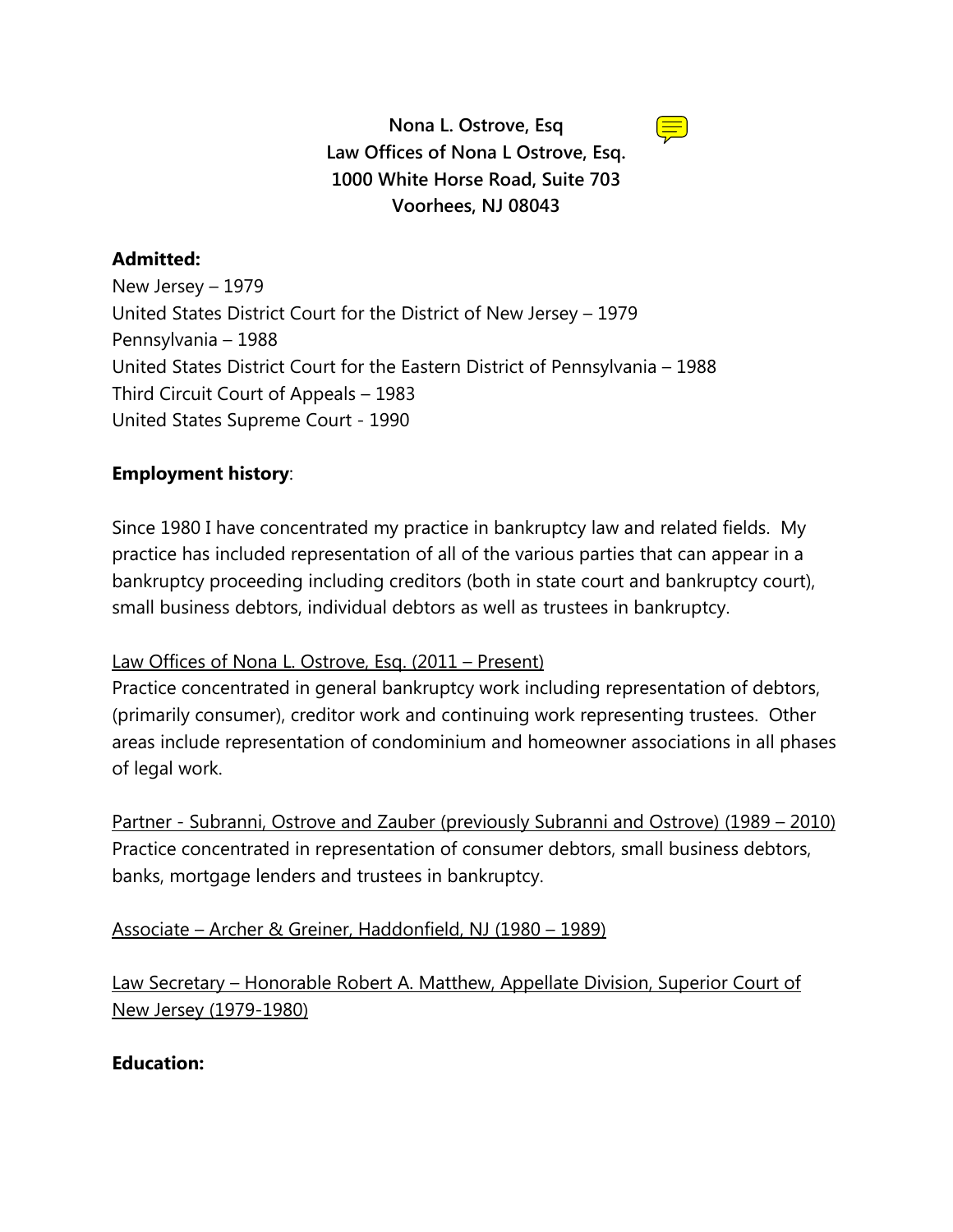Rutgers Law School – J.D. 1979

Allegheny College – B.A. 1976 *Magna Cum Laude*, Honors in History Elected to Phi Beta Kappa

#### **Awards and recognitions:**

Winner – Pro bono award from the New Jersey State Bar Association March 30, 2001

#### **Bar Association memberships**

- New Jersey State Bar Association Former co-chair Pro bono committee
- Camden County Bar Association Current Chair Debtor-Creditor Committee
- Member American Bankruptcy Institute
- Member Community Associations Institute
- Member New Jersey Bankruptcy Trustee Association

### **Other legal related activities**

- New Jersey Bankruptcy Lawyer's Foundation Charter member and trustee
- Former member New Jersey Bankruptcy Lawyer's Advisory Committee
- Appeared on New Jersey Legal Line (local television program formerly sponsored by Camden County Bar Association)
- Master Bankruptcy Inn of Court

### **Pro bono work**

Active member of the Rutgers – Camden pro bono project. I also accept pro bono assignments from South Jersey Legal Services and New Jersey Legal Services.

#### **Seminar and speaking engagements:**

Panelist - Board member Boot Camp - CAI (Community Associations Institute) Annual program, Philadelphia, PA May, 2013